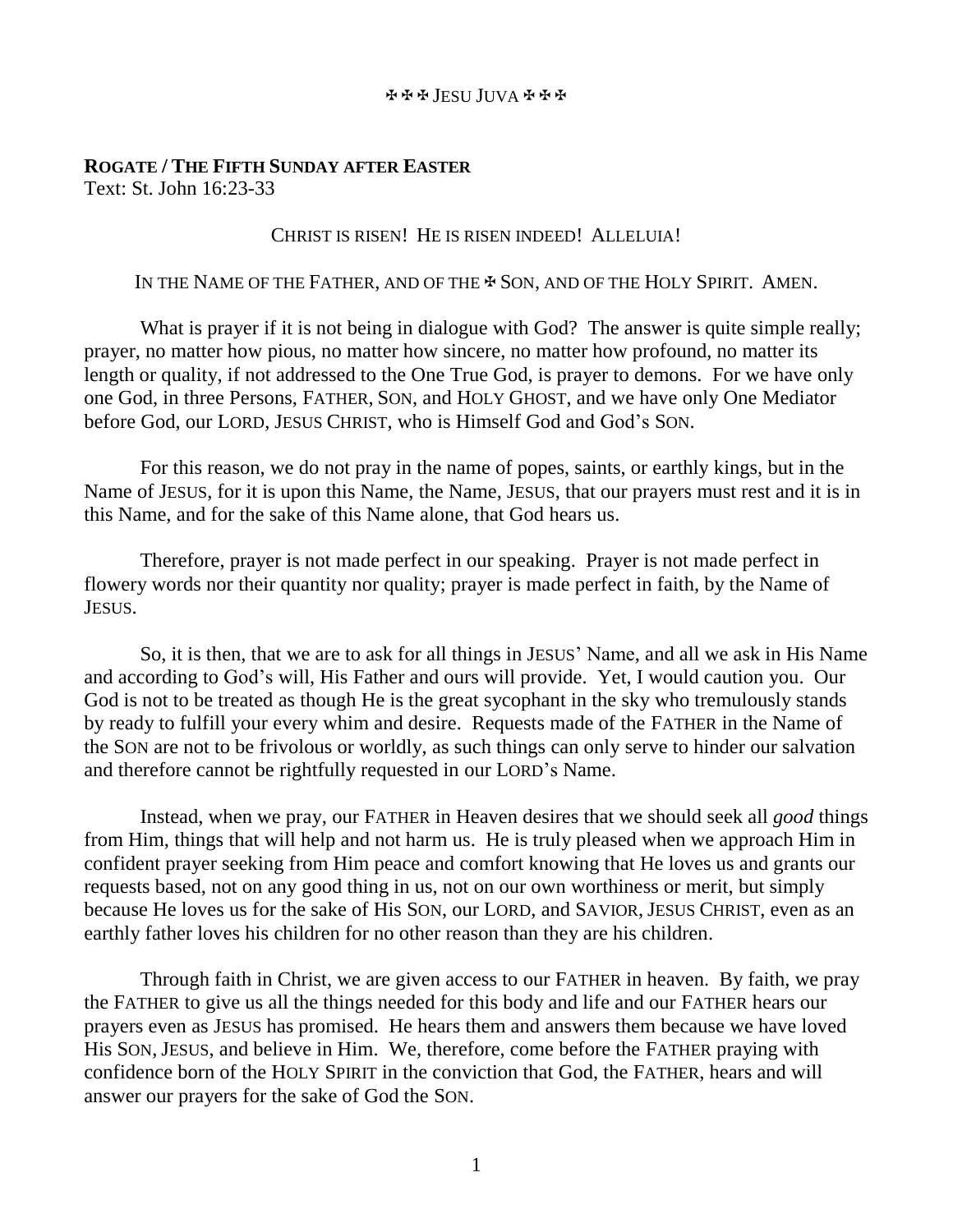We pray in JESUS' Name because of ourselves we are truly unworthy to approach our FATHER in heaven in prayer. Yes, our worthiness, our righteousness, means nothing before God. For this reason, we pray in the Name of JESUS; the Name above every name; the Name every tongue will confess and at whose speaking every knee shall bow; of those on the earth and those under the earth. We do not pray in any other name but the Name JESUS, the SON of the living God. For it is upon His Name alone, the Name, JESUS, that our prayers must rest, and it is in His Name, and for the sake of His Name alone, that God hears us.

Such prayer then, that is, prayer in JESUS' Name, is the distinguishing mark between Christian prayer and all other prayer, for not all prayer among us is God-pleasing or even Christian. St. Paul tells us in our Epistle text appointed for this day, that there is only one way to truly come to the FATHER: through JESUS CHRIST alone, by faith in JESUS CHRIST alone. Any other way only leads down spiritual blind alleys and dead-ends. *"For there is one God and one Mediator between God and men, the Man CHRIST JESUS, who gave Himself a ransom for all.*"

To pray in JESUS' Name, then, means to pray with faith in JESUS as your only Mediator; as your only access to the FATHER. To pray in JESUS' Name means to pray with faith in what He has done to save you, to know that it is only because of His merits that you can even approach the heavenly throne of God with your petitions and prayers. To pray in the Name of JESUS means admitting that there is no merit within you that brings your supplications to the ear of God.

Thus, without the Name of JESUS, our prayers avail us nothing. Such prayer would make us out to be hypocrites, like men who killed an only son and then stretched forth our bloodstained hands seeking the right hand of fellowship and peace from the murdered son's father which truly is what we once were. However, for the sake of His SON's redeeming death, God no longer sees us as we once were, rather He sees us as what we have become in JESUS, what JESUS has made of us: righteous, holy, innocent.

So, it is then, that when we come before the throne of God, we come as penitent sinners with contrite hearts and our prayers are nothing less than pitiful cries for God's mercy. For as sinners, we have no choice but to throw ourselves on God's mercy.

In this, our prayers echo the penitential cries of King David: *"Have mercy upon me, O God, According to Your lovingkindness; According to the multitude of Your tender mercies, Blot out my transgressions. Wash me thoroughly from my iniquity, And cleanse me from my sin. For I acknowledge my transgressions, And my sin is always before me. Against You, You only, have I sinned, And done this evil in Your sight— That You may be found just when You speak, And blameless when You judge. Behold, I was brought forth in iniquity, And in sin my mother conceived me. Behold, You desire truth in the inward parts, And in the hidden part You will make me to know wisdom."*

Even so, we also pray with confidence born of faith in God's mercy: *"Purge me with hyssop, and I shall be clean; Wash me, and I shall be whiter than snow. Make me hear joy and gladness, That the bones You have broken may rejoice. Hide Your face from my sins, And blot*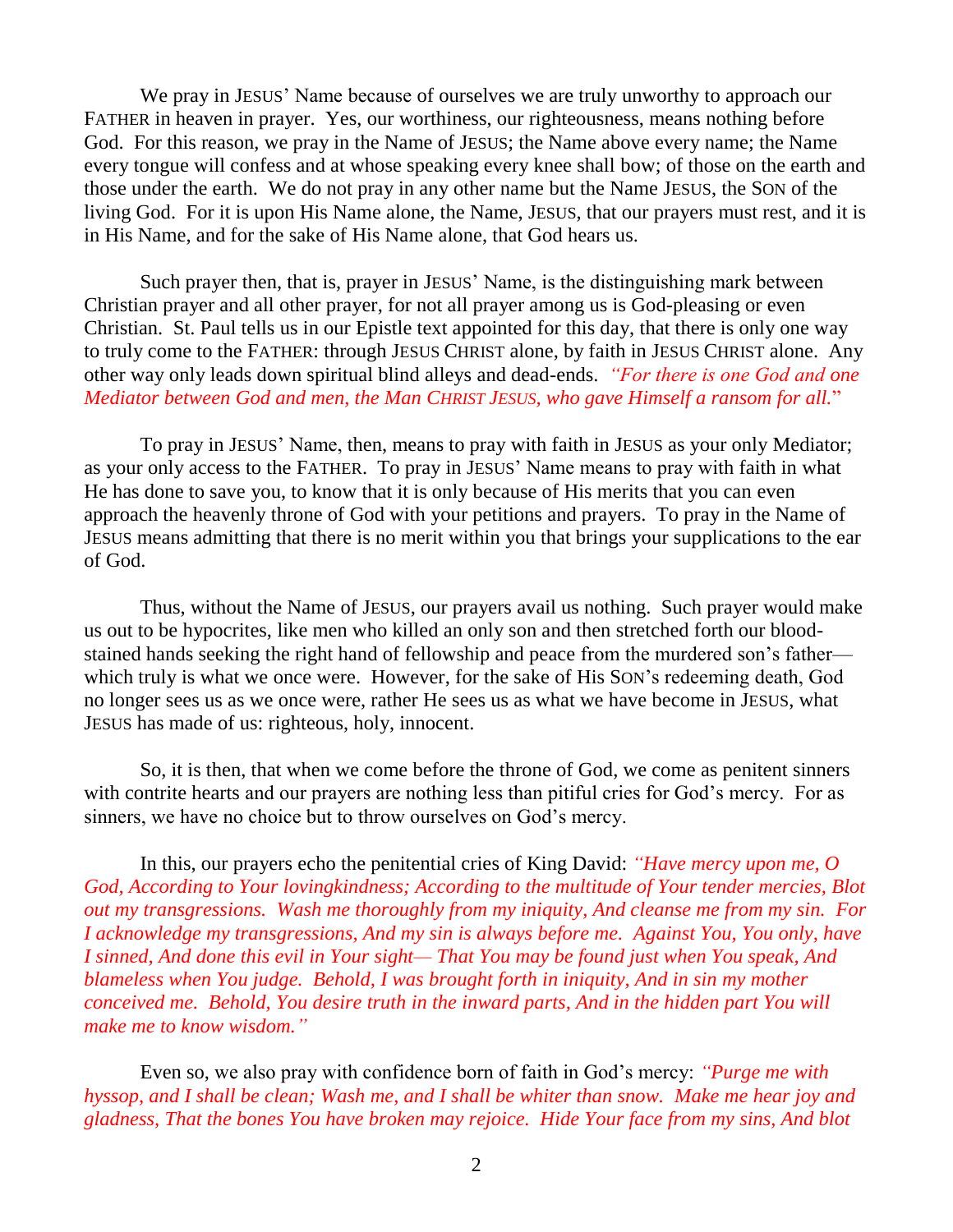*out all my iniquities. Create in me a clean heart, O God, And renew a steadfast spirit within me. Do not cast me away from Your presence, And do not take Your HOLY SPIRIT from me. Restore to me the joy of Your salvation, And uphold me by Your generous SPIRIT… Deliver me from the guilt of bloodshed, O God, The God of my salvation, And my tongue shall sing aloud of Your righteousness. O LORD, open my lips, And my mouth shall show forth Your praise. For You do not desire sacrifice, or else I would give it; You do not delight in burnt offering. The sacrifices of God are a broken spirit, A broken and a contrite heart— These, O God, You will not despise."*

Thus, true Christian prayer is based not on the content of one's heart but on the richness of God's mercy and love as it has been revealed through God's Holy Word by His HOLY SPIRIT. Godly prayer is shaped by God's Word. Prayer in JESUS' Name is prayer that proceeds from faith in Him. Therefore, faith never prays *"My will be done,"* but *"Thy will be done."* Faith trusts that God's will in JESUS is always good and gracious.

So it is, for it is by God-given faith in JESUS' sacrificial death and His victorious resurrection from the grave, that God the FATHER showers His grace upon you. You are sprinkled with the atoning Blood of CHRIST's sacrifice and buried into His terrible death in your Baptism, to be raised again to new life as a child of your FATHER, God, Most High.

Indeed, it is only because God has come to be your FATHER and JESUS your Brother, that you can pray to Him. Only because CHRIST JESUS has taken your sins on Himself and suffered your death on the Cross may you approach God in prayer. Only because CHRIST JESUS has taken your sins on Himself and wiped them out by His victorious death can you stand before God, forgiven—eternally His child in CHRIST. Only as you are bound to CHRIST may you come before God as His child, for then God sees you through CHRIST, wearing not the filthy rags of your own merit, but arrayed in the pure garment of CHRIST's righteousness. So, it is, that all contact, all prayer, indeed, your entire relationship with the FATHER is in CHRIST your SAVIOR in the Name of JESUS, through faith in JESUS.

Pray then for what you will, knowing your FATHER in Heaven will hear you. You do not need to worry about forming the perfect request. Even before you ask, your Father knows what you truly need, and as your FATHER, He lovingly provides it for you. He provides what you need not because you pray, but because as your FATHER, He loves you.

Therefore, you pray, *"LORD, have mercy,"* and God the FATHER pours His mercy over you, absolving you by the Blood of God the SON for all you have done or left undone. You pray, *"Create in me a clean heart O God,"* and He does, with JESUS' own Body and Blood, strengthening you against the assaults of the evil one, against the world, and your own sinful flesh. You may pray, *"Our FATHER,"* because CHRIST JESUS has made Himself your Brother.

In CHRIST JESUS, God is your FATHER and He, Himself, loves you with a love beyond all imagination. This is true comfort for a lost and hurting soul. This is true comfort for a dying world! This is the message your FATHER in heaven wants so desperately for you and all mankind to hear, the message that your God is your true FATHER who does not ignore your